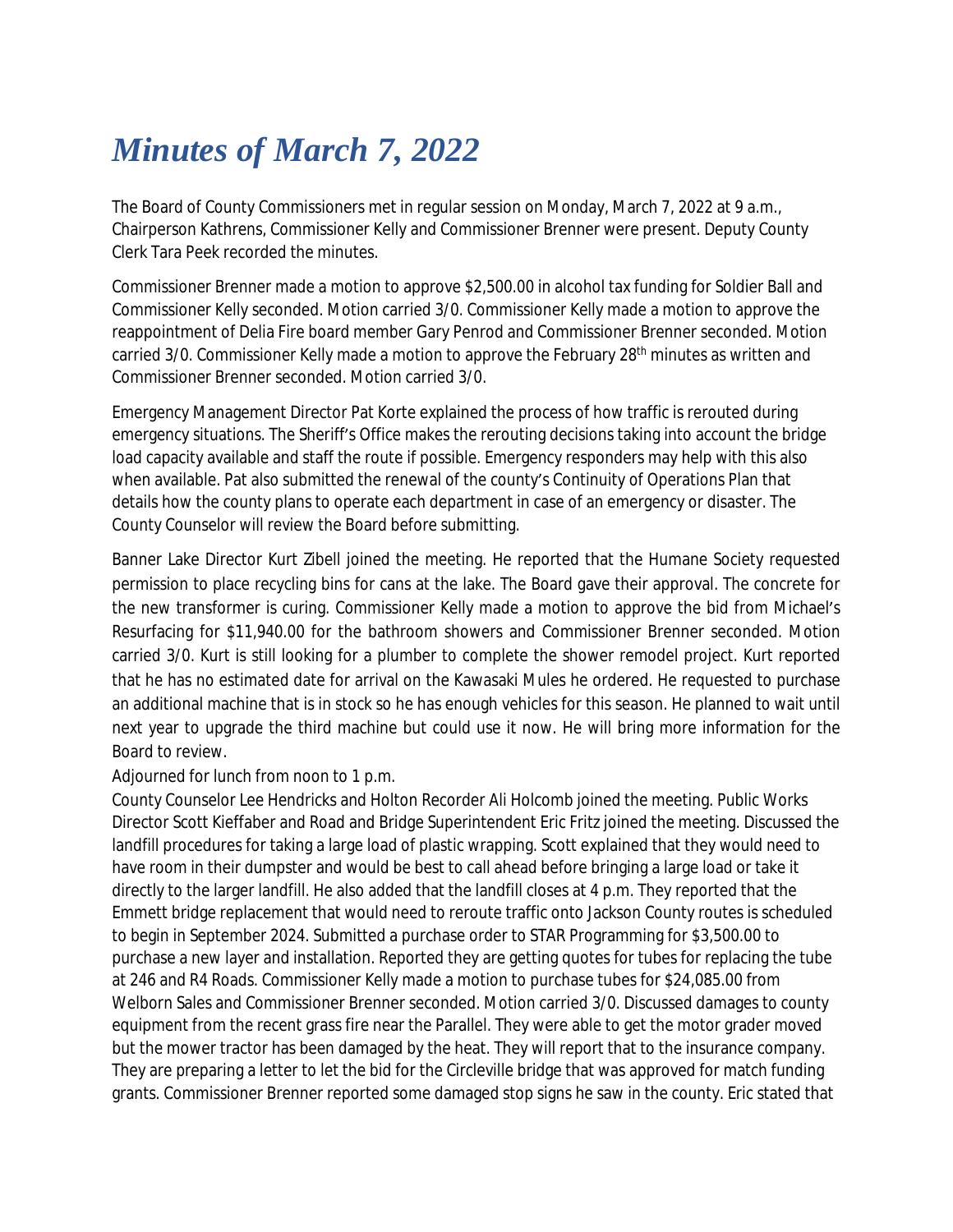they should get them fixed this week and they could be damaged from strong winds. Commissioner Kelly had some questions about who approves the time for the Public Works departments and spoke in support of the transition to the new payroll software system currently being implemented. He stated he was disappointed in some of the employees behavior towards the transition. Scott explained that he approves the time for the Environmental Services employees and Linda Jackson approves the time for the Road and Bridge employees. It was suggested that Environmental Services Superintendent Darlene Selley start approving time for her departments and also possibly cross train to cover the office at Road and Bridge when needed. Scott reported that Darlene was informed at the annual weed conference that the shortage of chemicals is still an issue. He stated that the cost for the ester type chemical has increased over \$13.00 if you can even find a distributor. He wants to order a new alternative called Freelexx which is still \$10.00 more than what they usually have. He will order one pallet and see how it sells. Eric informed Chairperson Kathrens that he had not gotten to the issue at 270<sup>th</sup> and C Roads but will get to it soon. Commissioner Kelly suggested they look into having a county employee to become certified in CDL training to do in house testing.

County Appraiser Kate Immenschuh submitted a zoning regulation committee consisting of Donald Schuyler, Willard Wilson, Steven Willett, Ginger Rodvelt, Victoria Gilliland, Jeff Grimm, Doug Fisher, Julie Stithem and Roger Hower. Commissioner Kelly made a motion to approve the committee and Commissioner Brenner seconded. Motion carried 3/0. Commissioner Kelly made a motion to approve the payment of \$200.00 in membership dues to the County Counselors Association of Kansas and Commissioner Brenner seconded. Motion carried 3/0. Commissioner Kelly made a motion to approve the appointment of Jonathan Wimer to the Planning Commission and Commissioner Brenner seconded. Motion carried 3/0. Commissioner Kelly made a motion to approve the appointment of Terry Bernatis to the Zoning Appeals Board and Commissioner Brenner seconded. Motion carried 3/0.

At 2:18 p.m. Commissioner Kelly made a motion to enter into executive session to discuss matters of non-elected personnel with Lee Hendricks and Tara Peek present. Commissioner Brenner seconded and motion carried 3/0. Session reopened at 2:36 p.m.

Courthouse Custodian Chad Phillips joined the meeting to discuss the Community Corrections office space remodel. He inquired on the number of employees who will be using the space and Lee estimated 3 or 4. Chad will reach out to Architect One to get a cost estimate for the plans they submitted.

| Department     | Name                 | From              | 10               | Reason      | Date       |
|----------------|----------------------|-------------------|------------------|-------------|------------|
|                |                      |                   |                  |             |            |
| Sheriff        | <b>Matthew Honas</b> | \$23.55 per hour  |                  | Discharge   | 03/03/2022 |
| Sheriff        | Breanna Knight       | $$17.85$ per hour |                  | Resignation | 03/03/2022 |
| <b>Sheriff</b> | Mark Montague        | $$21.10$ per hour |                  | Resignation | 02/26/2022 |
| <b>Sheriff</b> | Rachael Grimm        | $$19.25$ per hour | \$17.58 per hour | Transfer    | 02/25/2022 |

|  | Signed the following payroll change notices: |  |  |
|--|----------------------------------------------|--|--|
|  |                                              |  |  |

## Signed the following Purchase Orders:

| Department      | PO#  | l O        | For            | Amount     |
|-----------------|------|------------|----------------|------------|
| Road and Bridge | 6770 | Contech    | 246 and W Road | \$7,071.30 |
|                 |      | Engineered | pipe           |            |
|                 |      | Solutions  |                |            |